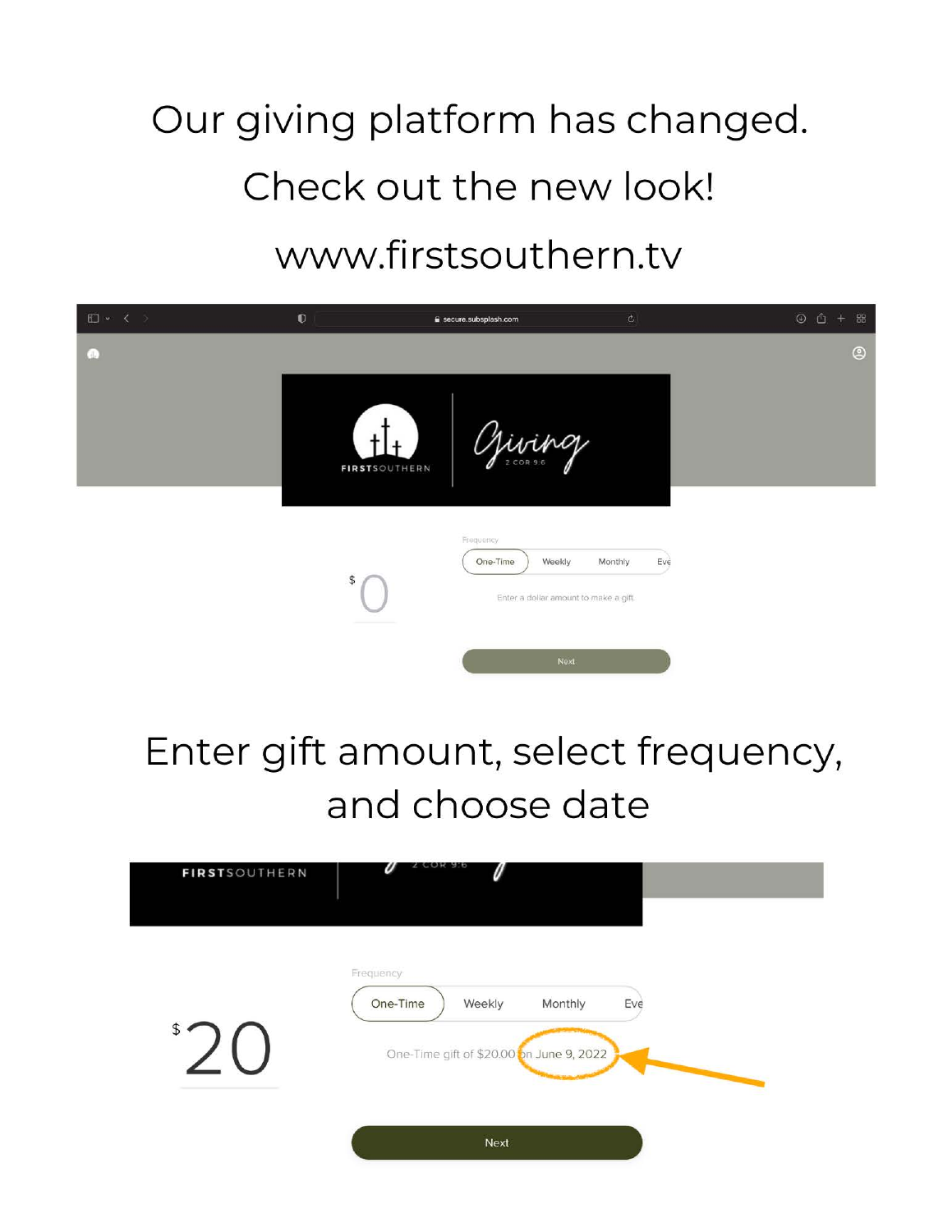| secure.subsplash.com                                   | $\mathfrak{S}$ |
|--------------------------------------------------------|----------------|
| First Southern                                         |                |
| $^{\circ}20$<br>Choose an option to sign up or log in. |                |
| Continue with Email                                    |                |
| Continue with Facebook<br>ø                            |                |
| Or                                                     |                |
| <b>Continue as Guest</b>                               |                |
| SUBSPLASH"                                             |                |

### Continue with Email

# Create a new account

| Log in   |        | Create an account     |  |
|----------|--------|-----------------------|--|
| Email    |        |                       |  |
|          |        |                       |  |
| Password |        |                       |  |
|          |        |                       |  |
|          |        | Forgot your password? |  |
|          | Log in |                       |  |

This site is protected by reCAPTCHA and the Google Privacy Policy and Terms of Service apply.

> SUBSPLASH<sup>®</sup> 2022 Subsplash, Inc.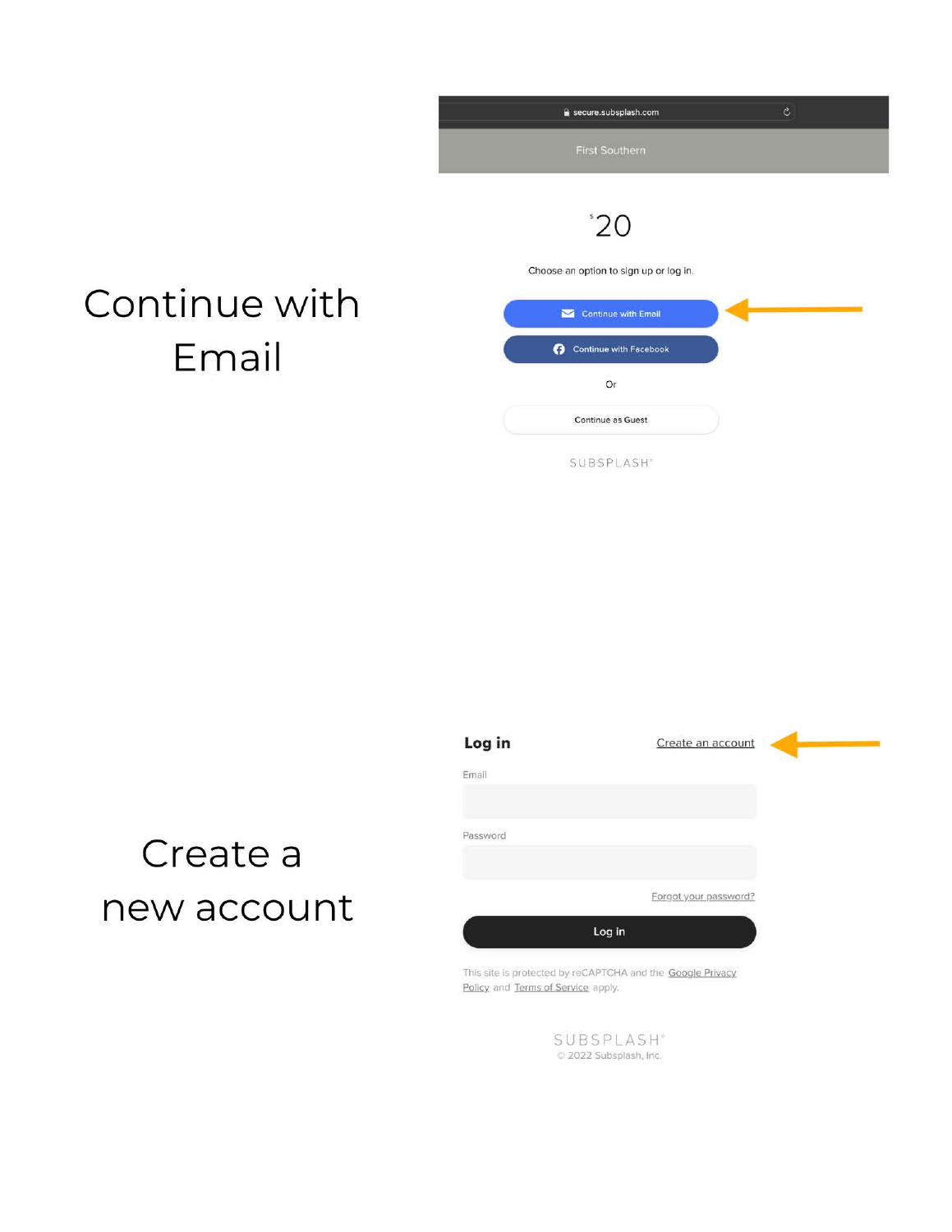#### **Create an account**

Log in

| First name                                                                                       | Last name             |
|--------------------------------------------------------------------------------------------------|-----------------------|
|                                                                                                  |                       |
| Email                                                                                            |                       |
|                                                                                                  |                       |
| Create password                                                                                  |                       |
|                                                                                                  |                       |
| By clicking on Create account, you agree to Subsplash's Terms<br>of Use and Privacy Policy.      |                       |
|                                                                                                  | <b>Create account</b> |
| This site is protected by reCAPTCHA and the Google Privacy<br>Policy and Terms of Service apply. |                       |



## After creating account, check your email for a link to verify your account.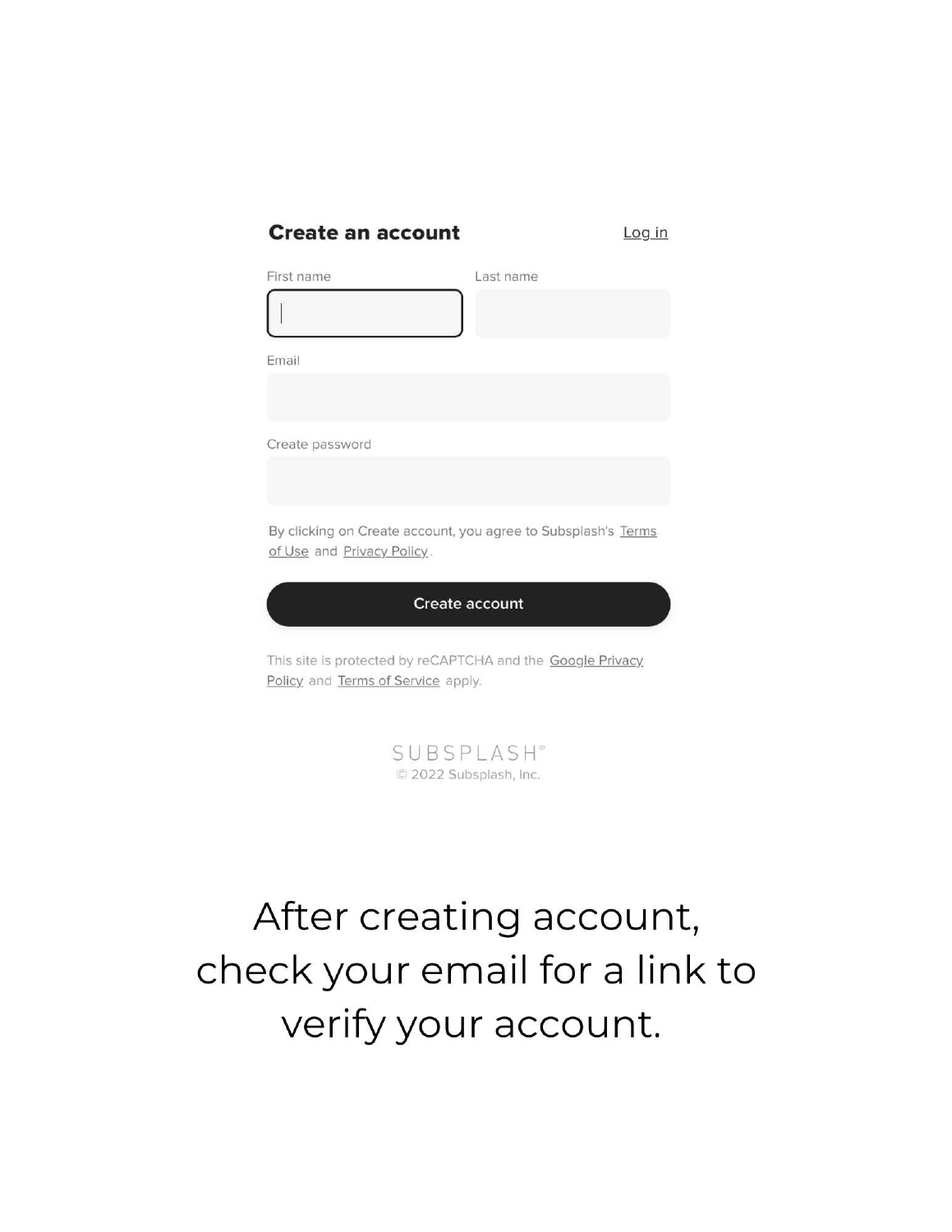| $\bullet$                       | secure.subsplash.com          | $\mathcal{C}$ |
|---------------------------------|-------------------------------|---------------|
|                                 | Confirm gift                  |               |
|                                 | $^{\circ}$ 20                 |               |
| CARD INFO                       |                               |               |
| 0000                            |                               |               |
| <b>GIFT INFO</b>                |                               |               |
| Fund<br>Choose a fund           |                               |               |
| Frequency<br>One-Time<br>Weekly | Monthly<br>Every two weeks    | Twice a month |
| Cover processing fee            |                               |               |
| Add \$ 0.00 to my gift          |                               | ?             |
|                                 | Choose a fund to make a gift. |               |
|                                 | Choose a fund to make a gift  |               |

## Imput card or bank info Choose a fund Verify amount and frequency Submit gift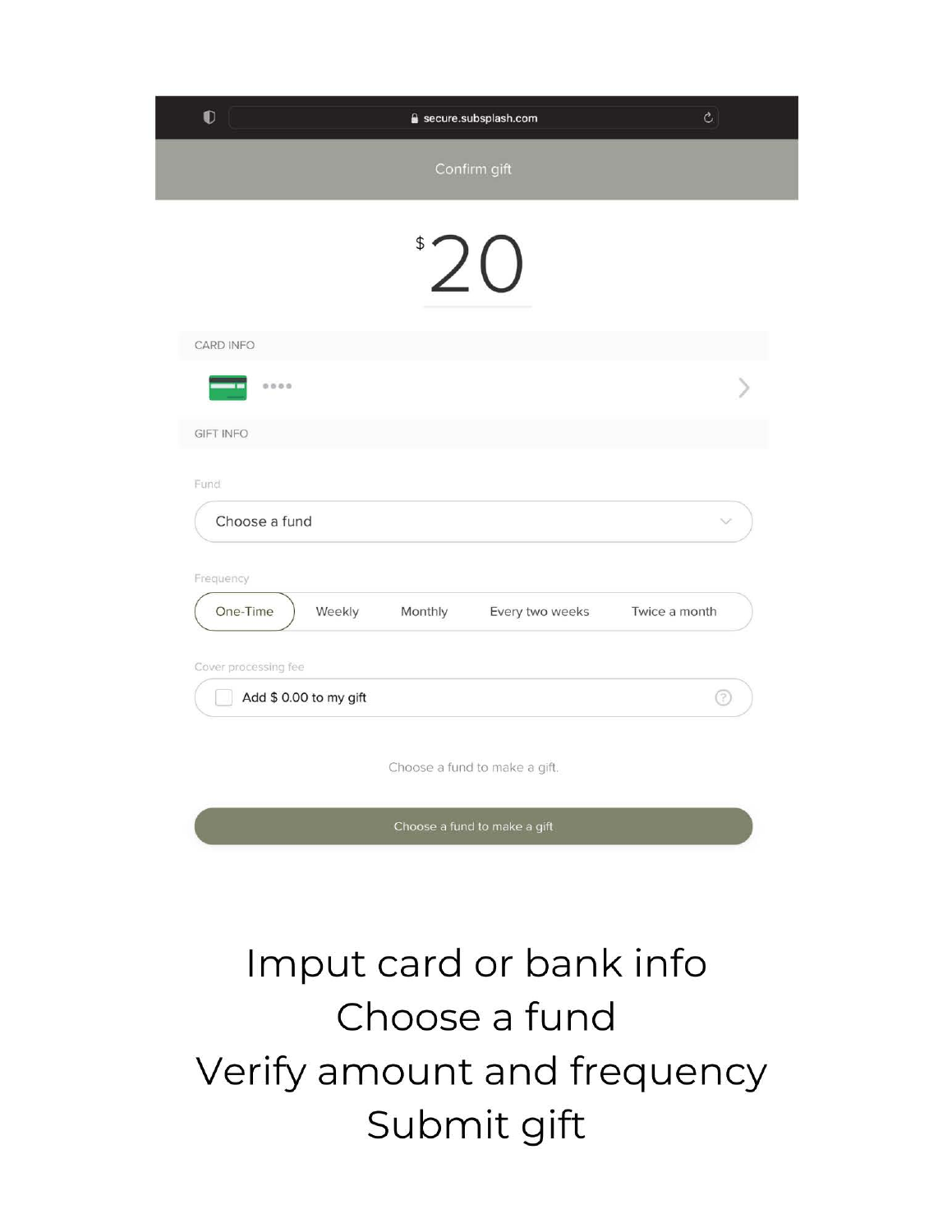| e secure.subsplash.com                      | $\circ$ | 88<br>$\odot$<br>rĥ |
|---------------------------------------------|---------|---------------------|
| Confirm gift                                |         | $\circledS$         |
| $^{\circ}20$                                |         |                     |
|                                             |         |                     |
|                                             |         |                     |
|                                             |         |                     |
|                                             |         |                     |
| Monthly<br>Every two weeks<br>Twice a month |         |                     |
|                                             | ⊚       |                     |
| Choose a fund to make a gift.               |         |                     |
| Choose a fund to make a gift                |         |                     |

### Click the profile link in the top right corner to add profile information or to make changes to recurring gifts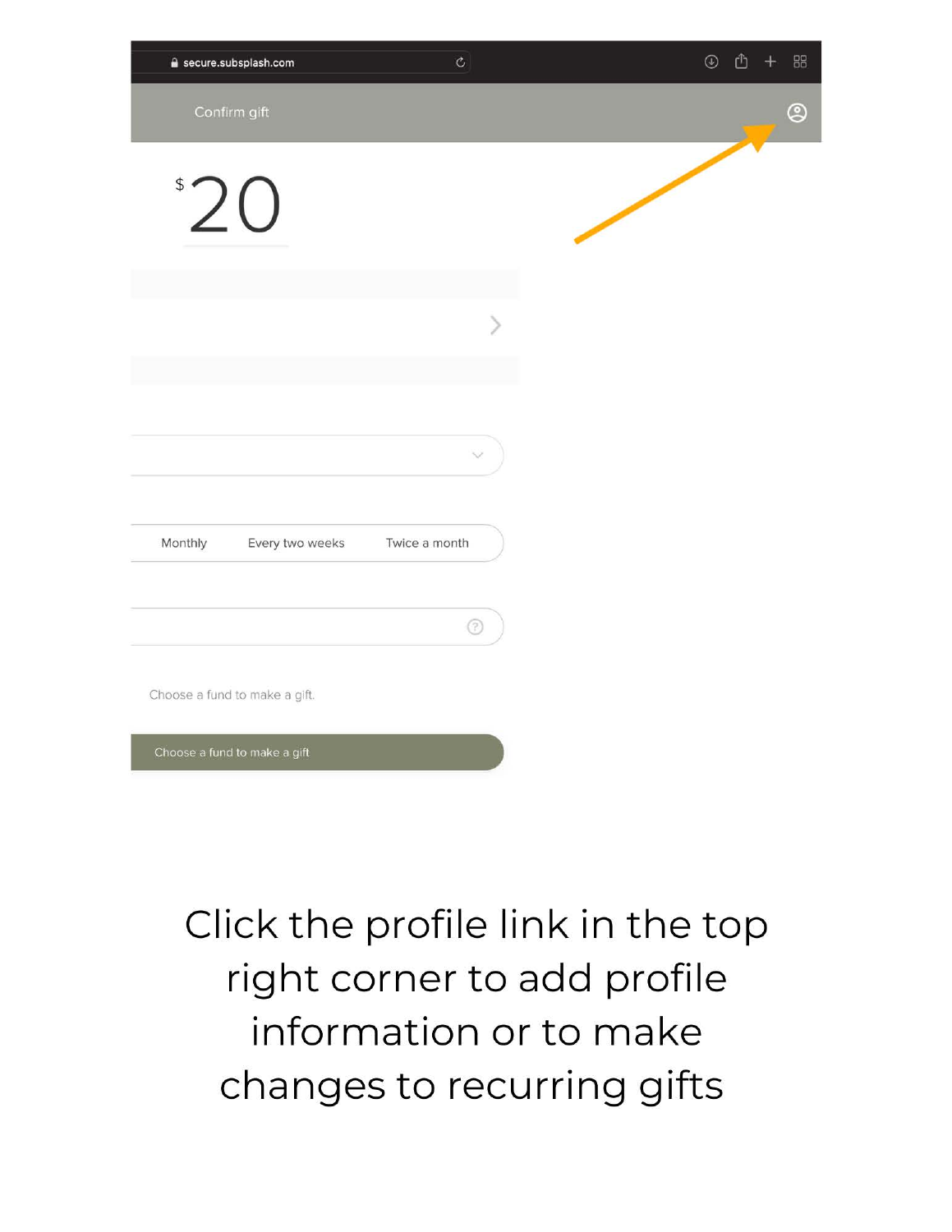How to Link Your Bank Account on Subsplash

Before you can donate with Subsplash Giving, you'll need to link a payment type. You can *Link a debit or credit card*, or your bank account. To link a bank account, you must complete the bank account verification process.

**Note:** Subsplash can only link to checking accounts and not savings accounts.

- 1. Open your Giving account and select **Payment Methods**.
- 2. Select **Link Bank Account** and enter your bank account and routing information. Your account will now be listed as "unverified."

| nll ङ                         | 12:00 PM                 | 100%                         |
|-------------------------------|--------------------------|------------------------------|
|                               | <b>△</b> Subsplash       | $\mathfrak{C}$               |
| ✓                             | email@example.com        |                              |
| ۰<br>$\overline{\phantom{a}}$ | <b>Edit Account</b>      | $\,>\,$                      |
| €                             | <b>Gift History</b>      | $\mathcal{P}$                |
| $\equiv$                      | <b>Statement History</b> | $\left\langle \right\rangle$ |
| îÌ                            | Payment Methods          |                              |
|                               | <b>Recurring Gifts</b>   | $\mathcal{P}$                |
|                               | Support                  | $\mathcal{P}$                |
|                               | Terms of Use             | $\mathcal{P}$                |
| ✓                             | rħ                       |                              |

3. To verify your account, Subsplash Giving will transfer two deposits of less than \$1.00 each to your account (these deposits are commonly referred to as micro deposits). It can take 1-3 business days for the micro-deposits to appear in the account. On your bank statement, look for two deposits named "**Subsplash**".

**Note!** These deposits may also show up as **Subsplash** on mobile.

4. Subsplash will send you 2 reminder emails so you remember to check your account for the micro-deposits with the subject **Bank account ready to**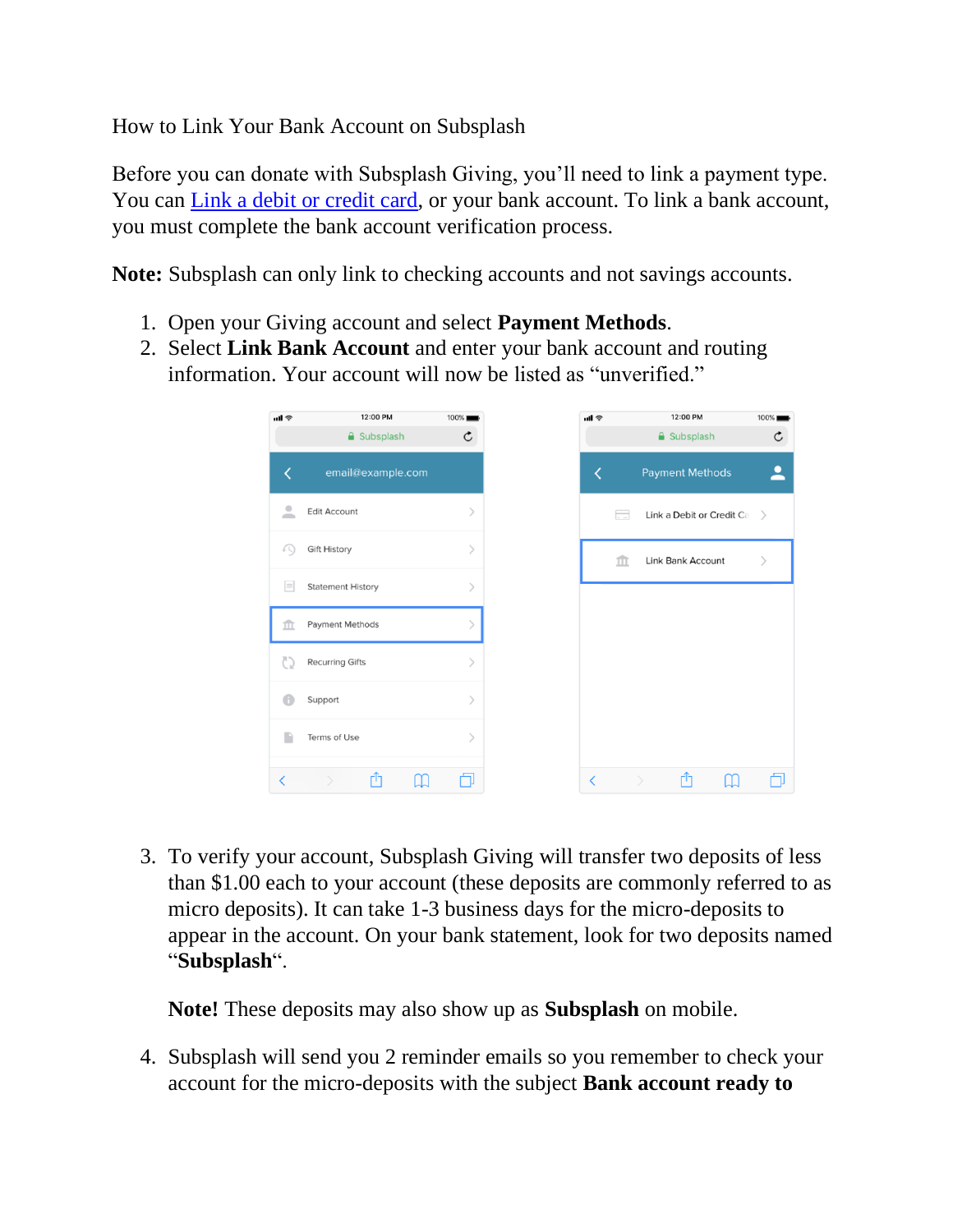**verify**. The sender domain will be **[@secure.subsplash.com.](http://secure.subsplash.com/)** If you don't see the emails in your inbox, try searching by the subject line or sender domain and checking your spam folder, you can also go back to your church's giving page and navigate to the "Donation Methods" page. Learn more here: [Managing Your Giving Account](https://support.subsplash.com/s/article/Managing-Your-Giving-Account)

- If you do not receive micro-deposits within 4 business days of the day you linked the bank account, it is very likely the account information you entered was incorrect. You will need to remove the current bank account and link your account again.
- To [Remove Payment Method,](https://support.subsplash.com/s/article/Remove-Payment-Method) simply select the item in the Payment Methods section of your Subsplash Giving account.
- If you experience this issue after multiple attempts to link your account, please give your bank a call to verify your account information.
- After 3 or more business days, the micro-deposits will be withdrawn from your account, regardless of whether you have successfully linked your bank account.
- If you do not verify your bank account, it will remain in an "unverified" state indefinitely.
- 5. Once you have received the two micro-deposits in your account, enter the amounts in your Subsplash Giving account to verify your bank account. Go to your Giving Account, click **Payment Methods**, select the unverified account, and enter the amounts of the micro-deposits.